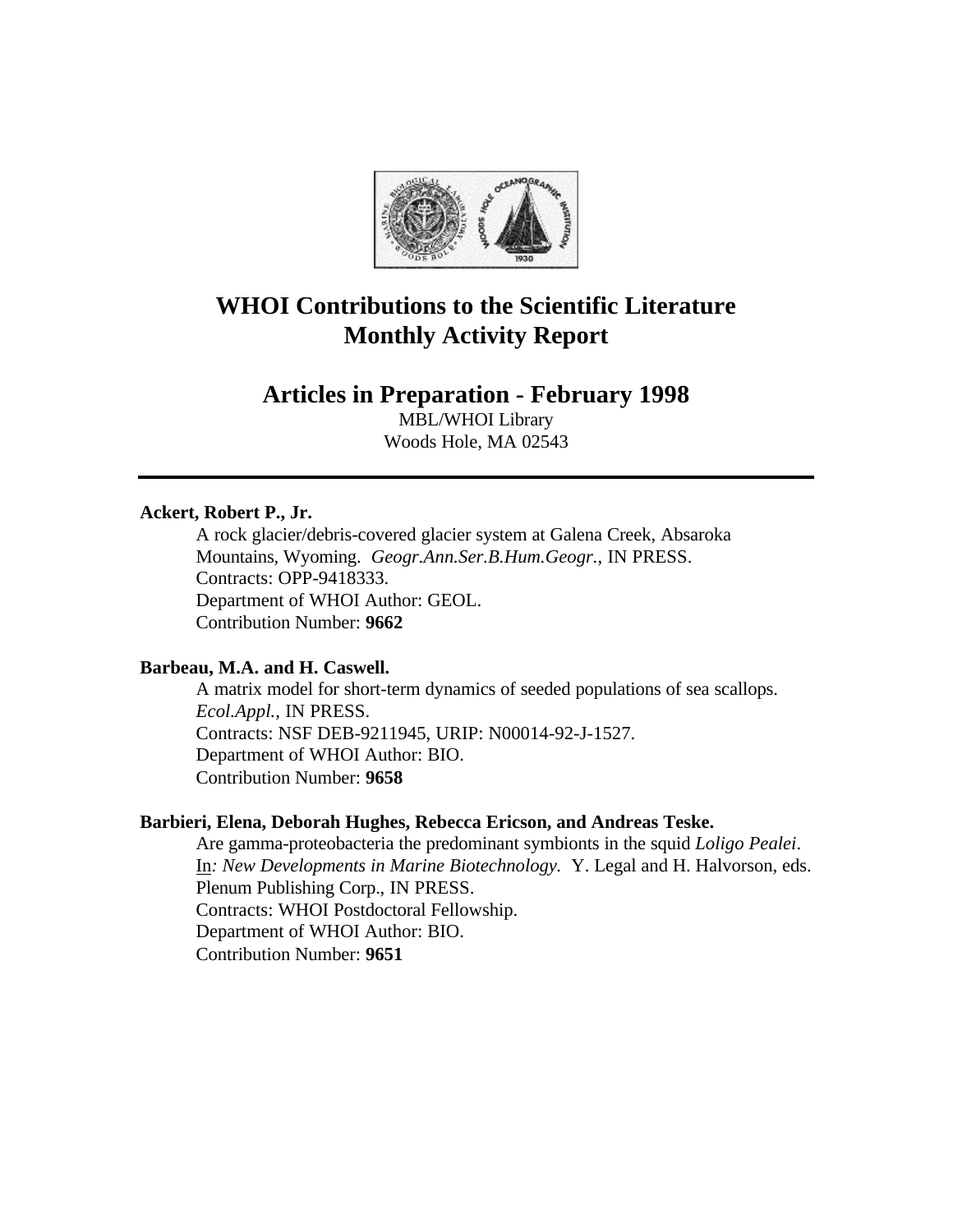#### **Christie, D., B. West, D. Pyle, and B. Hanan.**

Chaotic topography, mantle flow and mantle migration in the Australian-Antarctic Discordance. *Nature*, IN PRESS. Contracts: WHOI Post-doctoral Fellowship. Department of WHOI Author: GEO. Contribution Number: **9653**

#### **Costello, C.J., S. Polasky, and A. Solow.**

An unexpected result in fisheries management with environmental prediction. *Nature*, IN PRESS. Contracts: EPA No. R825311-01-0. Department of WHOI Author: MPC. Contribution Number: **9637**

# **Eggen, Trym H. and James C. Presign.**

On the removal of Doppler with recursive least squares and phase locked loops. *IEEE J.Ocean.Eng.*, IN PRESS. Contracts: MIT Subcontract. Department of WHOI Author: AOPE. Contribution Number: **9633**

# **Fornari, D.J., T. Shank, K.L. Von Damm, T.K.P. Gregg, M. Lilley, G. Levai, A. Bray, R.M. Haymon, M.R. Perfit, and R. Lutz.**

Time-series temperature measurements at high-temperature hydrothermal vents, East Pacific Rise 9° 49'-51 N: Evidence for monitoring a crustal cracking event. *Geophys.Res.Let.*, IN PRESS. Contracts: OCE-9100503, OCE-9505384, OCE-9303678, OCE-9217026, OCE-901440, OCE-9300508. Department of WHOI Author: GEO. Contribution Number: **9652**

# **Huang, Rui Xin**

On the balance of energy in the oceanic general circulation. *Chin.J.Atmos.Sci.*, IN PRESS. Contracts: OCE96-16950. Department of WHOI Author: PO. Contribution Number: **9666**

# **Jarvinen, Denise and Gisele Magnusson.**

Public resources for private sector mariculture investment in the United States, Canada and Europe. *Marine Affairs*, IN PRESS. Contracts: Marine Policy Center, Rhode Island Foundation, WHOI Sea Grant Program, MIT Sea Grant Program. Department of WHOI Author: MPC. Contribution Number: **9563**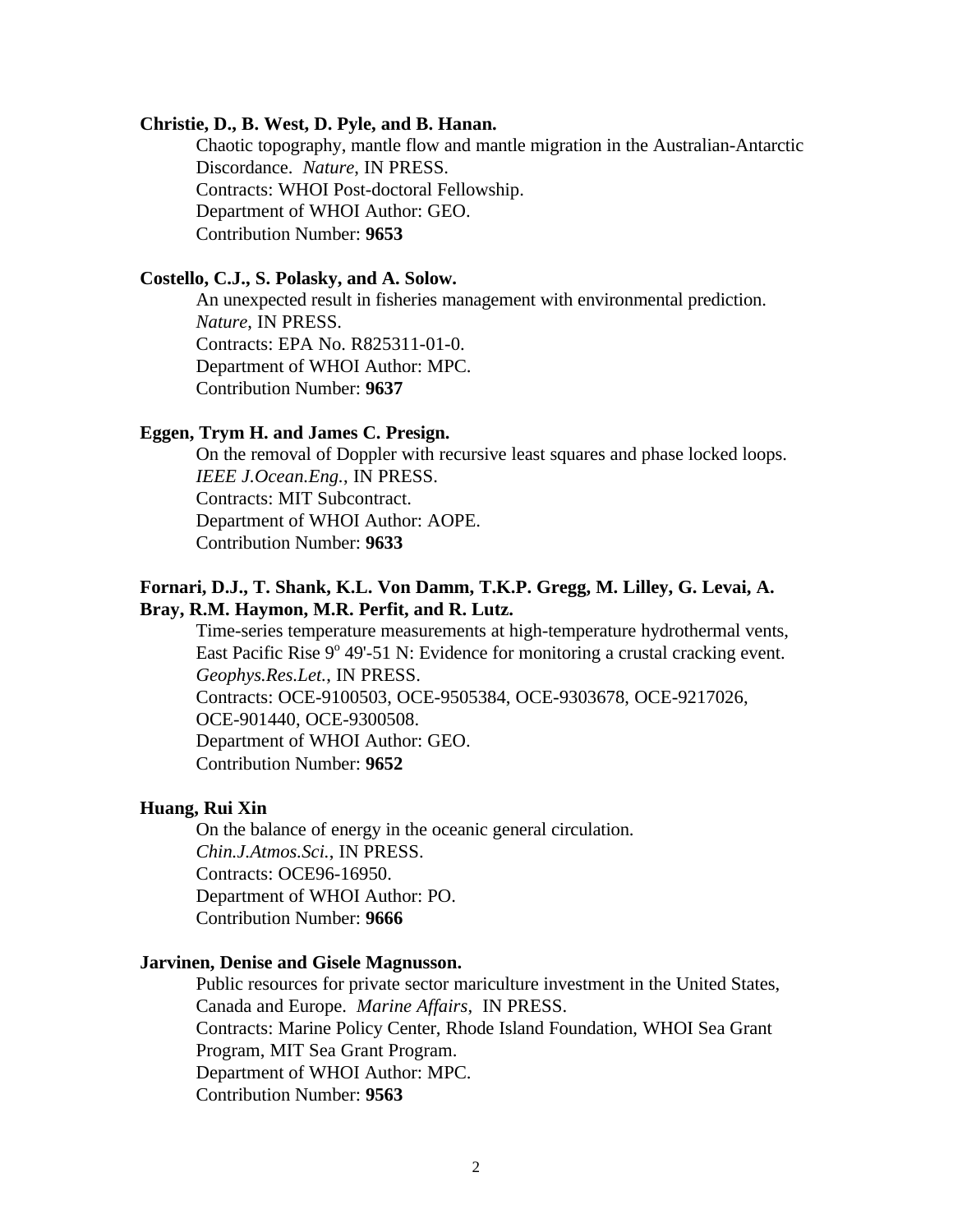#### **Kurras, G.J., M.H. Edwards, and D.J. Fornari.**

High-resolution bathymetry of the East Pacific Rise axial summit trough 9<sup>°</sup> 49'-51 N': A compilation of *Alvin* scanning sonar and altimetry data from 1991-1995. *Geophys.Res.Let.*, IN PRESS. Contracts: OCE-9100503. Department of WHOI Author: GEOL. Contribution Number: **9647**

### **LaCasce, J.H. and K.H. Brink.**

Geostrophic turbulence over a slope. Part I: Energetics. *J.Fluid Mech.*, IN PRESS. Contracts: N00014-92-J-1643, N00014-92-J-1528. Department of WHOI Author: PO.

Contribution Number: **9650**

#### **McManus, Jerry F.**

Radiometrically determined sedimentary fluxes in the sub-polar North Atlantic duringthe last 140,000 years. *Earth Planet.Sci.Lett.*, IN PRESS. Contracts: OCE-9632372. Department of WHOI Author: GEOL. Contribution Number: **NONE**

# **Plueddemann, Albert J., and Robert A. Weller.**

Structure and evolution of the oceanic surface boundary layer. *Proceedings of 29th International Liege Colloquium on Ocean Hydrodynamics*, IN PRESS. Contracts: N00014-90-J-1495. Department of WHOI Author: PO. Contribution Number: **9648**

# **Pratt, L.J., William Johns, Stephen P. Murray, and Katsurou Katsumata.**

Hydraulic interpretations of direct velocity measurements in the Bab al Mandab. *J.Phys.Oceanogr.*, IN PRESS. Contracts: N00014-1-0456. Department of WHOI Author: PO. Contribution Number: **9649**

### **Schlezinger, Jennifer J. and John J. Stegeman.**

Oxidative inactivation of Cytochrome P4501A stimulated by 3,3',4,4' tetrachlorobiphenyl and the production of reactive oxygen by fish, rat and human CYP1As. *J.Biol.Chem.*, IN PRESS. Contracts: NIH Grant P42-ESO7381, EPA R823889, AFOSR F40620-94-1039, WHOI Mellon Award. Department of WHOI Author: BIO. Contribution Number: **9661**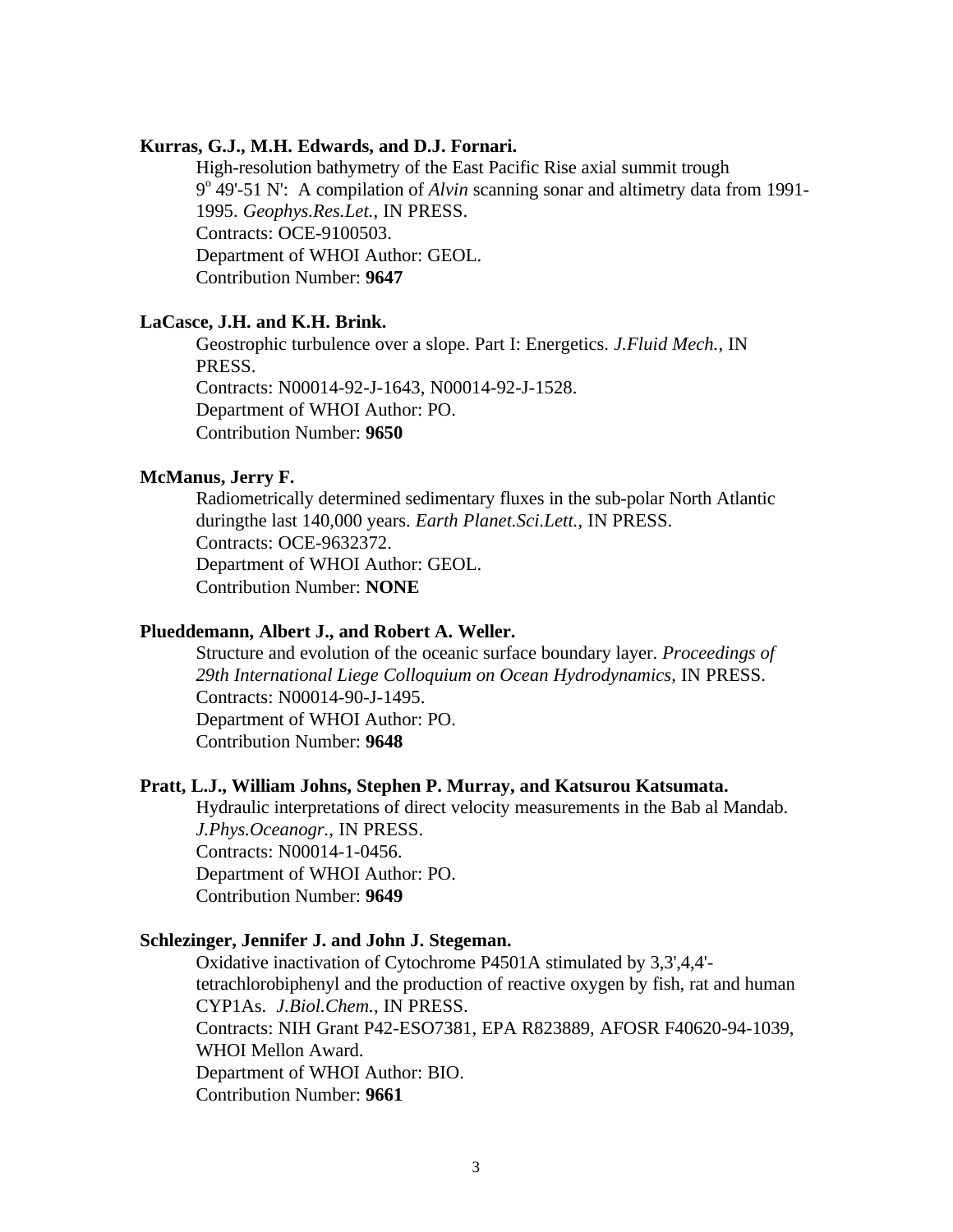### **Solow, Andrew R., Heidi M. Franklin, and Stephen M. Bollens.**

Variability in zooplankton community composition in the Northwest Atlantic. *J. Plankton Res.*, IN PRESS. Contracts: OCE-9632738-001. Department of WHOI Author: MPC. Contribution Number: **9644**

### **Solow, Andrew R. and Stephen Polasky.**

A quick estimator for taxonomic surveys. *Ecology*, IN PRESS. Contracts: EPA No. R825311-01-0. Department of WHOI Author: MPC. Contribution Number: **9645**

# **Swift, Stephen A., D. Lizarralde, Ralph A. Stephen, and Hartley Hoskins.**

Velocity structure in upper ocean crust at Hole 504B from vertical seismic profiles. *J.Geophys.Res.*, IN PRESS. Contracts: OCE-9529075. Department of WHOI Author: GEOL. Contribution Number: **9656**

# **Tivey, Maurice A. and Brian E. Tucholke.**

Magnetization of 0 to 29 Ma ocean crust on the Mid-Atlantic Ridge, 25°30' to 27°10'N. *J.Geophys.Res.*, IN PRESS. Contracts: N00014-94-1-0467, N00014-94-1-0466, OCE-9200905, OCE-9503561. Department of WHOI Author: GEOL. Contribution Number: **9657**

# **Tivey, Maurice A., H. Paul Johnson, Albert Bradley, and Dana Yoerger.**

Thickness of a submarine lava flow determined from near-bottom magnetic field mapping by autonomous underwater vehicle. *Geophys.Res.Let.*, IN PRESS. Contracts: OCE-9505514. Department of WHOI Author: GEOL. Contribution Number: **NONE**

# **Wallbridge, S., G. Voulgaris, B.N. Tomlinson, and M.B. Collins.**

Initial motion and pivoting characteristics of sand particles in uniform and heterogeneous beds: Experiments and modelling. *Sedimentology*, IN PRESS. Contracts: WHOI Postdoctoral Award. Department of WHOI Author: GEOL. Contribution Number: **9646**